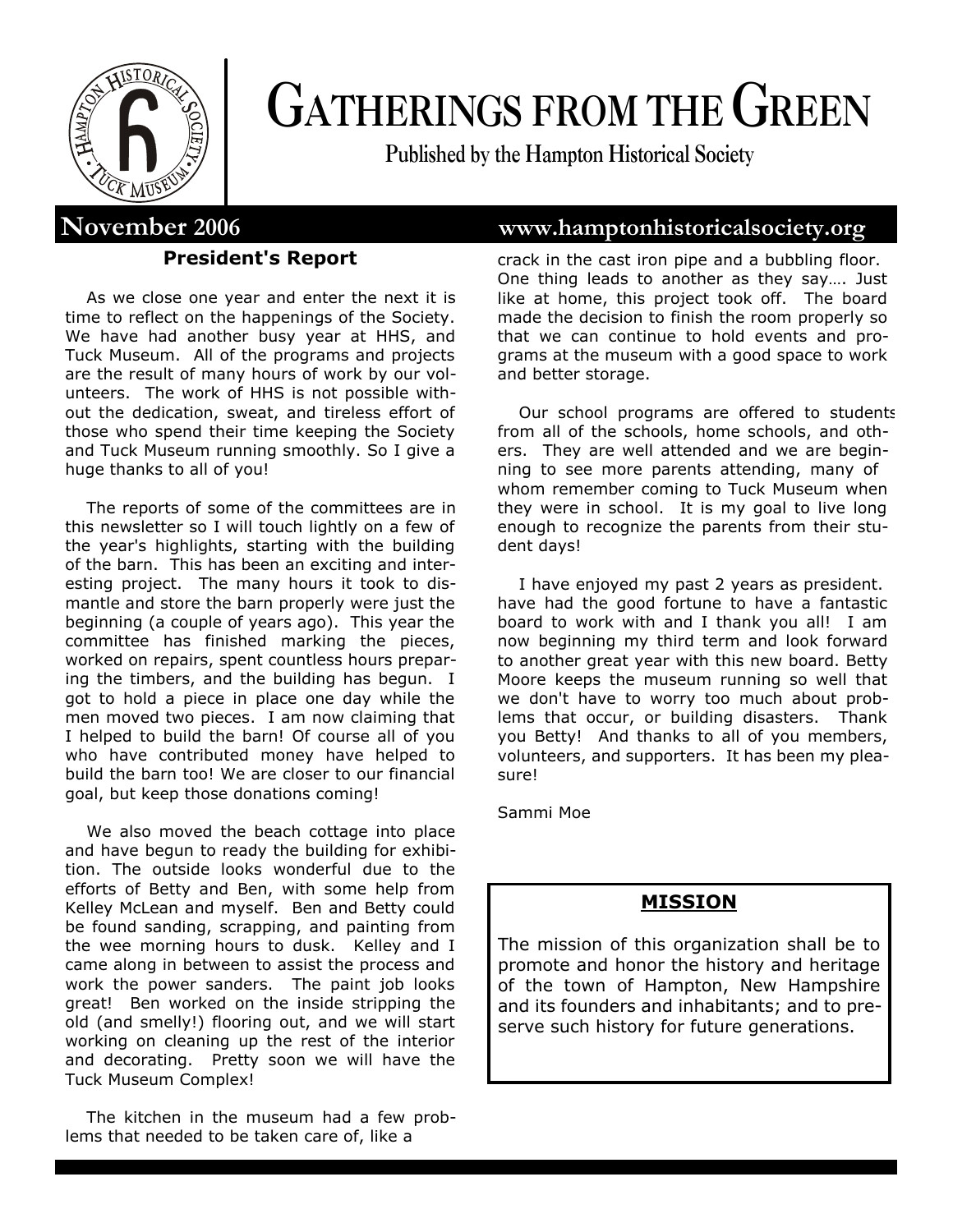#### **Director's Annual Report 2006**

My grandmother used to say, "A job well done is its own reward." We have been rewarded this year with a variety of projects.

From school tours and outreach programs for almost 1,000 students to building projects- we have been extremely busy. Sammi Moe coordinated the school programs and made it fun for all of us that participated. We had over 300 "off the street" visitors to the museum since last October with an additional 58 doing research or genealogy (add to that 26 requests for information by phone or email). Another 600 joined us for meetings, events or groups tours. In compiling the statistics I found that only 10% of our general visitors (the 300) were from Hampton. So improving attendance from the local area is one of my goals for next year.

We worked with the Heritage Commission on the District Courthouse, participated in SummerFest with the Parks and Recreation department, cleaned our local beaches by working through the Blue Ocean Society and have just begun work with the Hampton Beach Village District on their 100th anniversary. We feel that through these efforts we are adding value to the community and fulfilling our mission.

Photo ID mornings started in March and since that time we have sorted through thousands of photographs. We identified those belonging to Hampton and have passed the remaining along to the other seacoast towns for their inspection. The photos are from the Hampton Union and Atlantic News and are giving us a glimpse and chance to save some of our 20th century Hampton. Thanks to Russ Merrill, Eleanor Young, Beverly and Neil Prakop, Catherine Fletcher and Priscilla Weeks.

Linda Metcalf, Carol and Bill Keating, Nancy Coes, Ann and Don Morton, and Ansell Palmer assisted with cataloguing projects. Elizabeth and Doug Aykroyd covered exhibit planning and research. Rich Hureau keeps our web site up to date and developed a beautiful line of note cards and prints suitable for framing.

Our grounds are kept looking great by Bob Wallace and Ben Moore. We removed some dead and dying trees and planted a Liberty Elm donated by Bob Booth. Our setting is beautiful and we enjoy sharing it with the community - Parks and Rec. Dept., Rockingham County Craftsmen, Hampton Rotary Club, Boy Scout Troop 177 and the Hampton Community Band are some of the groups that have shared our grounds with us this year

The exterior of the tourist cabin has been finished, and we plan to finish the inside and add some landscaping in 2007. We have an ongoing research project on the many hotels, motels, tourist cabins and guesthouses that have been in Hampton since the 1800s. This project will take years to complete. The progress of the barn will be in another section but I want to thank Chet Riley, Dave Degagne and Percy Annis for the hard and faithful work on the project this summer. When completed it will be something that the whole community can be proud of.

As the separate list of volunteers indicates, many people are involved in activities regarding the historical society and museum. There is a spot for everyone's time and talents, and we appreciate those of you who by your membership support our mission.

By the way, demolition has started on the office area, but the barn project has taken center stage until the weather gets too cold to work outdoors. Soon those volunteers will be glad to work where it is warm. The plans have been finalized and it will be a modern efficient space. I can't wait!

Betty Moore

| <b>Board of Trustees</b>            |                                                                                                                                                                                                   |
|-------------------------------------|---------------------------------------------------------------------------------------------------------------------------------------------------------------------------------------------------|
| President<br>Vice Pres<br>Treasurer | Sammi Moe<br>Catherine Fletcher<br>Secretary Catherine Redden<br><b>Bob Dennett</b>                                                                                                               |
| Trustees                            | Elizabeth Aykroyd<br>Percy Annis<br><b>Bud DesRochers</b><br>Rick Griffin<br>Marilyn Green<br><b>Rich Hureau</b><br>Dyana Martin<br><b>Tom McGuirk</b><br>Linda Metcalf<br>Ben Moore<br>Liz Premo |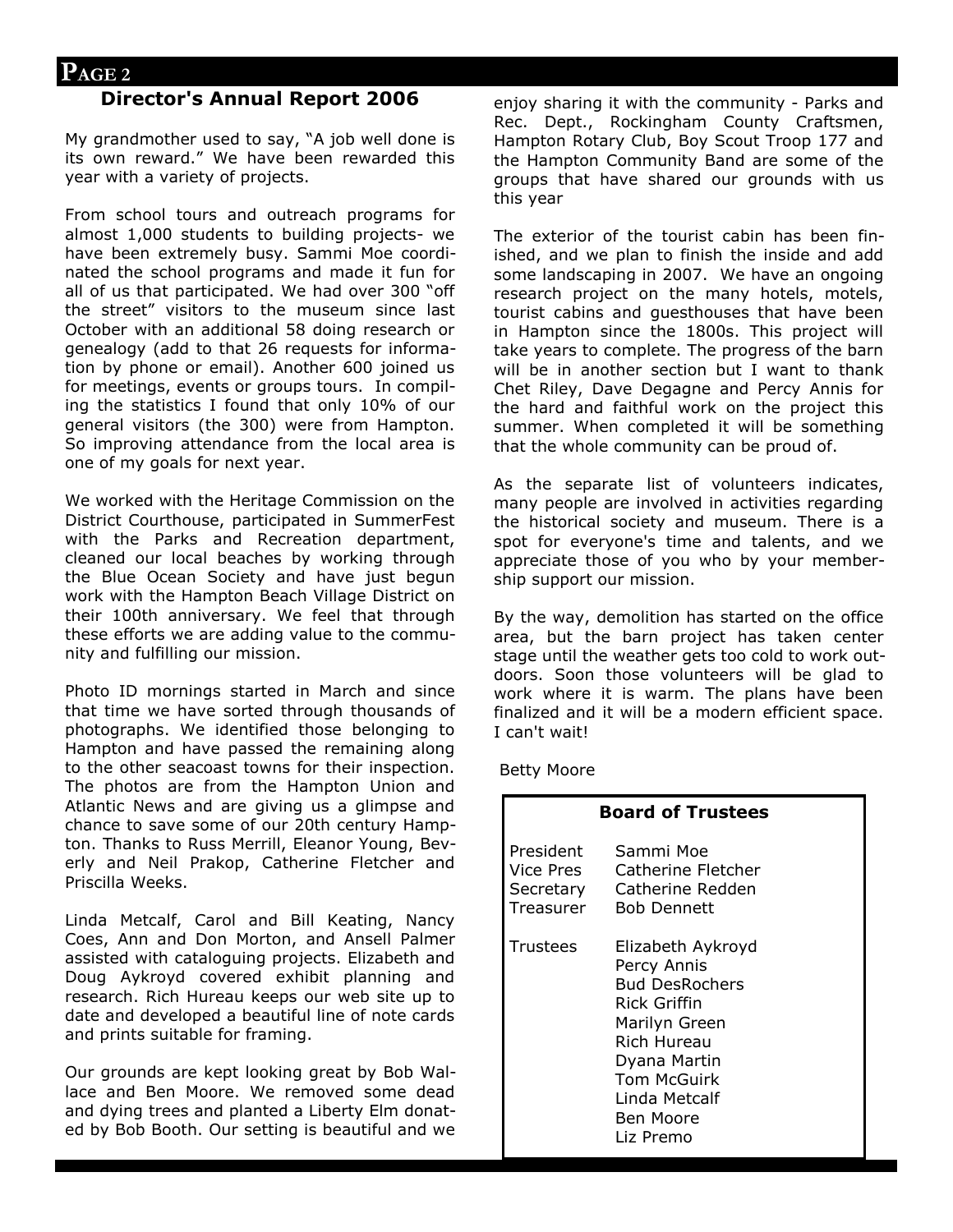#### **Leavitt Barn Fundraising and Construction**

A great deal was accomplished this year on the barn project, principally through the efforts of our very dedicated volunteers-Chet Riley, Dave DeGagne, Percy Annis and Ben Moore. Other volunteers- Bud Desrochers, Doug Aykroyd, Chuck Weinhold, and Mike Gould assisted them from time to time.

The first step accomplished in early spring was the pouring of the concrete floor. We decided on a modern approach for the floor for maintenance and safety. It has also proved useful as a work surface for the repair and construction work during the summer. After the floor cured we placed the sills on the frost wall that had been installed in 2005. Again we considered long term maintenance and building structure and used pressure treated lumber and a 9 by 9 hemlock sill as the base for the barn timbers.

Then the real fun began as repairs and replacements were made to the frame. Water damage had destroyed some of the original posts. Using the damaged posts as references the replacements were carefully crafted from new 9 by 12 pine timbers. Using the original and replacement timbers the two gable bents were laid out and squared up.

The frame uses an English plate that connects all 4 bents together. This method of building requires that the sidewalls be laid out and raised first, prior to the crossties and rafters being installed. What that meant to our process was that the gable

ends, after repair and fitting had be carefully disassembled so that the sidewalls could then be laid out.

As this report is being written we are in the process of repairing the timbers and replacing girts in the two sidewalls. Once those sides are complete we will continue on the final repair work for the interior posts and girts and the rafters and purlins.

Our goals for the year are heavily dependent on weather and the amount of necessary repair work we encounter. We believe that all of the repairs will be completed this fall and that the frame will be ready to raise in spring 2007.

Our fundraising continued in 2006. Our barn fund increased an additional \$10,750 and we now have over \$34,500 towards the budget of \$60,000. The funds raised in 2006 included over \$1,000 from the Jet Blue ticket raffle conducted during the fall Pig Roast. The budget is tracking very closely to the actual costs incurred. To date \$13,000 has been spent on the barn, mostly for the foundation and floor and we have nearly completed the purchase of repair materials for the frame. With the \$21,000 remaining in the fund we can sheath and roof the barn in 2007. Additional donations will be necessary to install the siding and the other details necessary for the completed project (electrical, lighting, security, etc. etc.). We're confident that those donations will come in once people see progress is being made.

It is amazing what dedication to a project can accomplish; we

look forward to a successful completion of another major project for the Society that will last many lifetimes.

#### **Building and Grounds Report**

Many projects, large and small, were completed this year.

The tourist cabin was lowered onto a new cement pad, repaired and painted with the help of Doug Aykroyd, Percy Annis, Bud DesRochers, Sammi Moe, Kelley McLean, Dave DeGagne, Jim McIlveen, Betty and Ben Moore. It was looking pretty pathetic before the work began, scraping through the many layers of paint, replacing rotten boards, and repairing windows. It was painted with its original paints colors of white clapboards and dark green trim. It stands proud now.

Inside the cabin, old carpeting and flooring has been removed. The bathroom floor was replaced and we are now waiting for next spring's renovation projects to begin.

Shrubs were transplanted, dying trees removed, and the stumps ground. A disease resistant Liberty Elm was donated to the museum through the generosity of Bob Booth of Hampton and was planted to replace an old tree we had lost through disease and storm damage. Ben Moore has been in charge of the weekly grounds work parties that are conducted throughout the summer. Betty Moore keeps the container plantings healthy.

For the main museum, the front porch floor, ceiling and woodwork were painted. The doors and trim on the east and west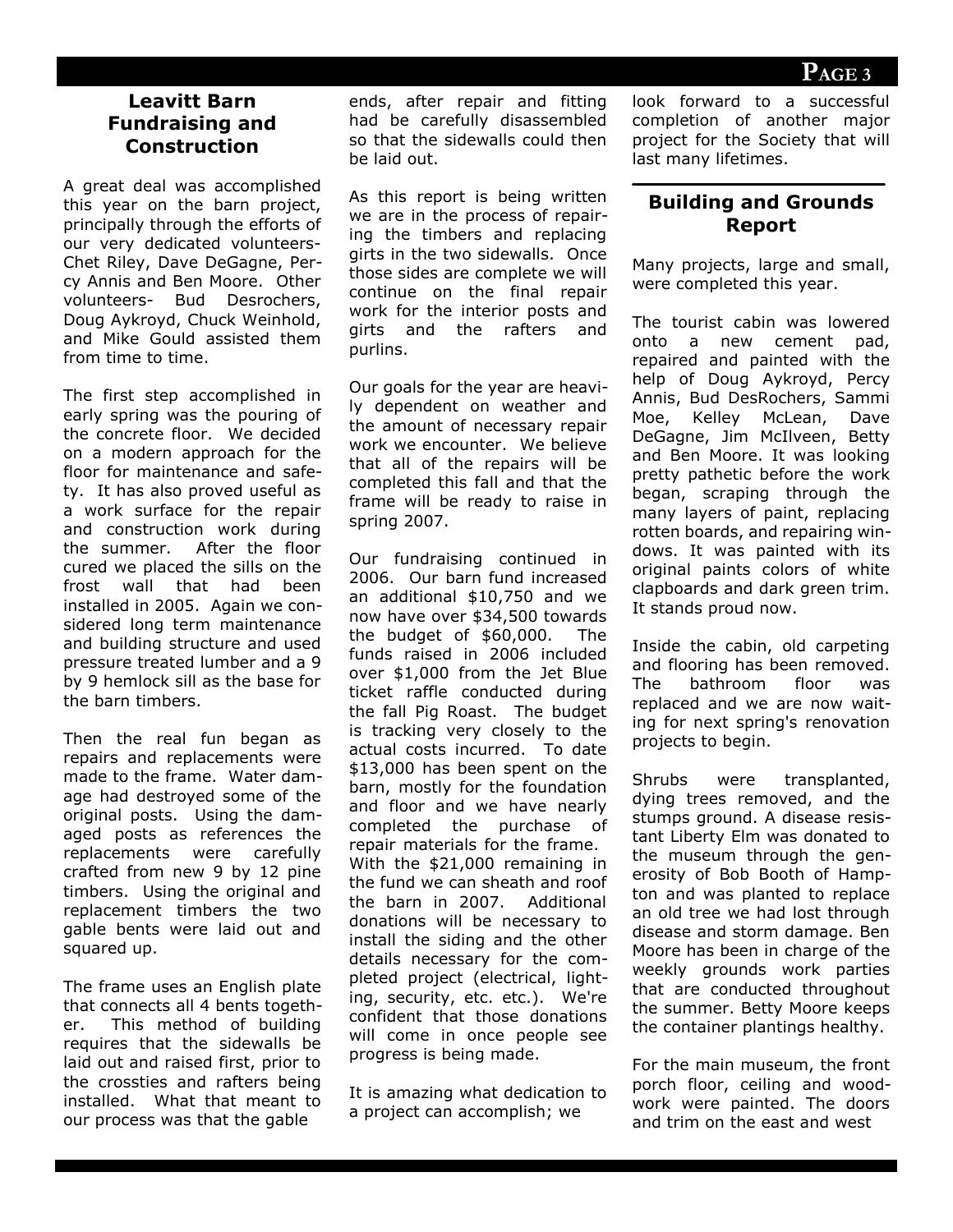### **PAGE 4**

side of the building were also freshen with a new coat of paint. Jim Fones replaced missing and outdated exterior lighting fixtures, providing additional safety and security to the buildings.

Bob Wallace has done his best trying to keep our grass looking great as he tends to all the new planting areas. We have kept him busy with all the trucks that have gone in and out of here this past year.

Darren Patch, Al Mason, and crew provide additional support thorough the summer season and we thank the Parks and Recreation Department for helping us keep the museum grounds looking their best.

Donated by Syphers Monument Co.

#### **Membership**

We currently have 492 paid members. This is a decline from the end of last year, as new members joining in the campaign in 2005 did not renew at the same rate as our more long-term membership had in the past. We did have 25 new members join during the year but overall our membership went down by 41.

We mail reminder notices and will solicit those that did not renew one more time as we mail out the annual appeal letters in November. Our current members can also help strengthen the Society by asking friends to become members or by giving a membership as a holiday gift.

The financial support provided by the annual dues of the membership is very important to the overall success of the Museum. Donations by our life members and annual members are necessary (and appreciated!) to continue the growth and well being of the collections and buildings.

**(Membership is due for the new fiscal year, which runs from Nov. 1, 2006 to Oct. 31, 2007. Look for your renewal in this issue. We need your membership dues and donations to continue the good work. Thank you very much!)**

#### **Education**

We hosted about 1000 students this past year. We enjoy having the kids come into the museum for programs. We also go to the schools and host programs for students around town. We do programming for the elementary grades, junior high, and also have high school students who come in for research projects. Programming and support is offered to home schools, public and private schools, and organizations.

The Hampton PTA has supported our efforts this year with a nice donation, and we thank them for their confidence in us. Programs for the new year have begun, starting with the first grade "Ox Cart Man" program in October, and we have gone into the second grade classroom at Centre School with the "Traveling History Trunk." The third grades will have programs in the spring, and we will also be looking forward to the eighth grades and others. Volunteers for the education and school programs are always needed. Please call Sammi at 929-0881. Goody Cole plaque in marble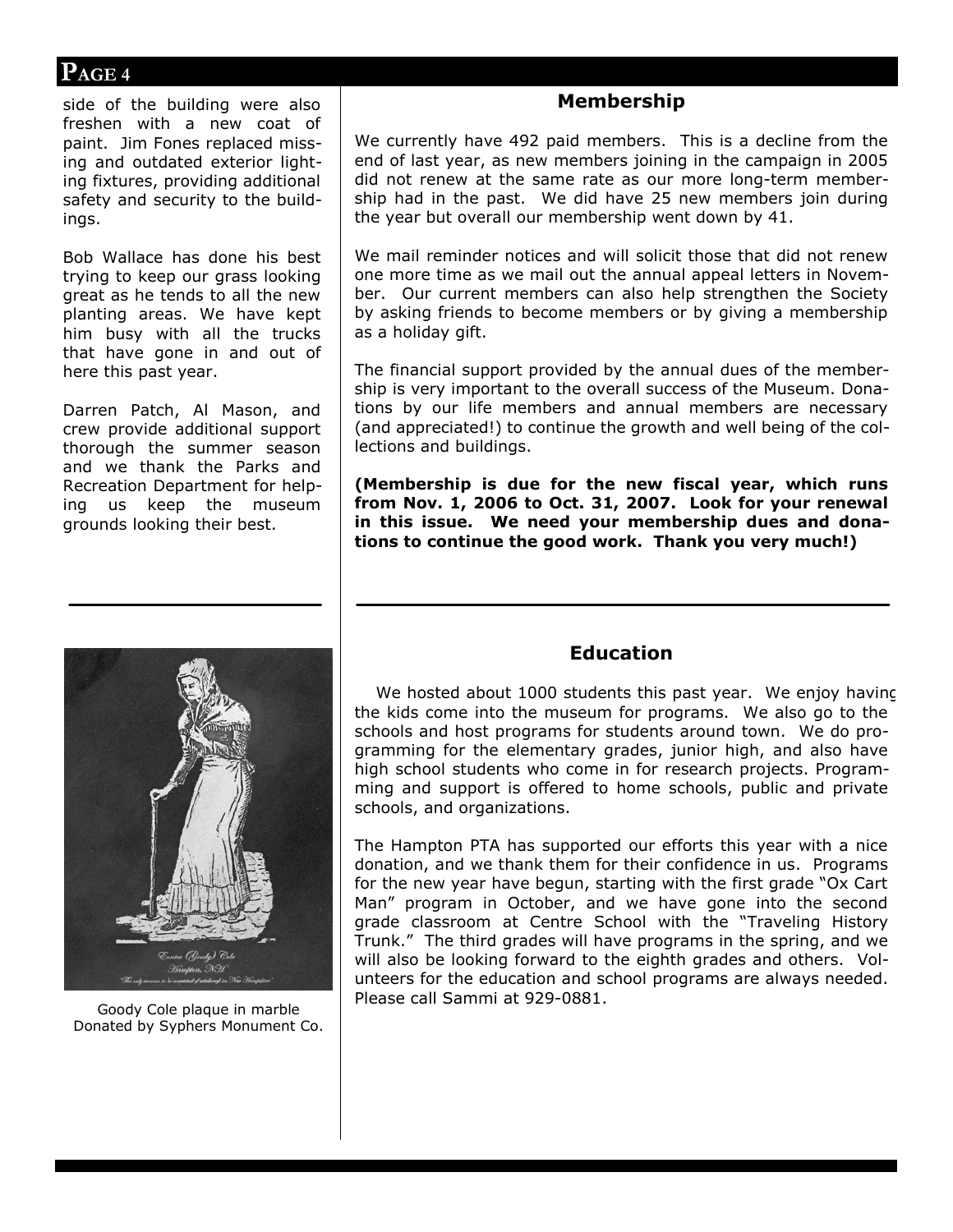#### **Needed…**

For the 2006-07 year we need committee chairpersons and committee members. Programs, Education, and Fundraising are just a few that are especially in need of members.

We are also looking for someone who will become our new Volunteer Coordinator. This person will have a list of those willing volunteers and their interests, and then make the phone calls when a need arises.

These committees and volunteer positions do not take a huge amount of time. We do try to keep the meetings as short as possible, and as few as possible. Please consider helping out. **To help preserve the past for the future we need to work in the present.**

#### **Needed...**

The Society is looking for a donation of a **digital/computer projector** that will modernize our presentations. We are currently using an "old fashioned" slide projector to present programs to various school groups and organizations. We would like to become a bit more "modern" and efficient with these programs.

Spread the word to businesses and individuals who might be able to help us out. If you or anyone you know is upgrading their equipment and would like to donate this much-needed item to the Society, please call Betty, 926-2543, or Sammi, 929-0881, or the museum, 929-0781.



Oops! That really should say 368!

#### **Pictures from Annual Meeting**



Rebecca Rule, author/humorist, discusses "Frog Rock" during her talk entitled "Better Than a Poke In The Eye!"